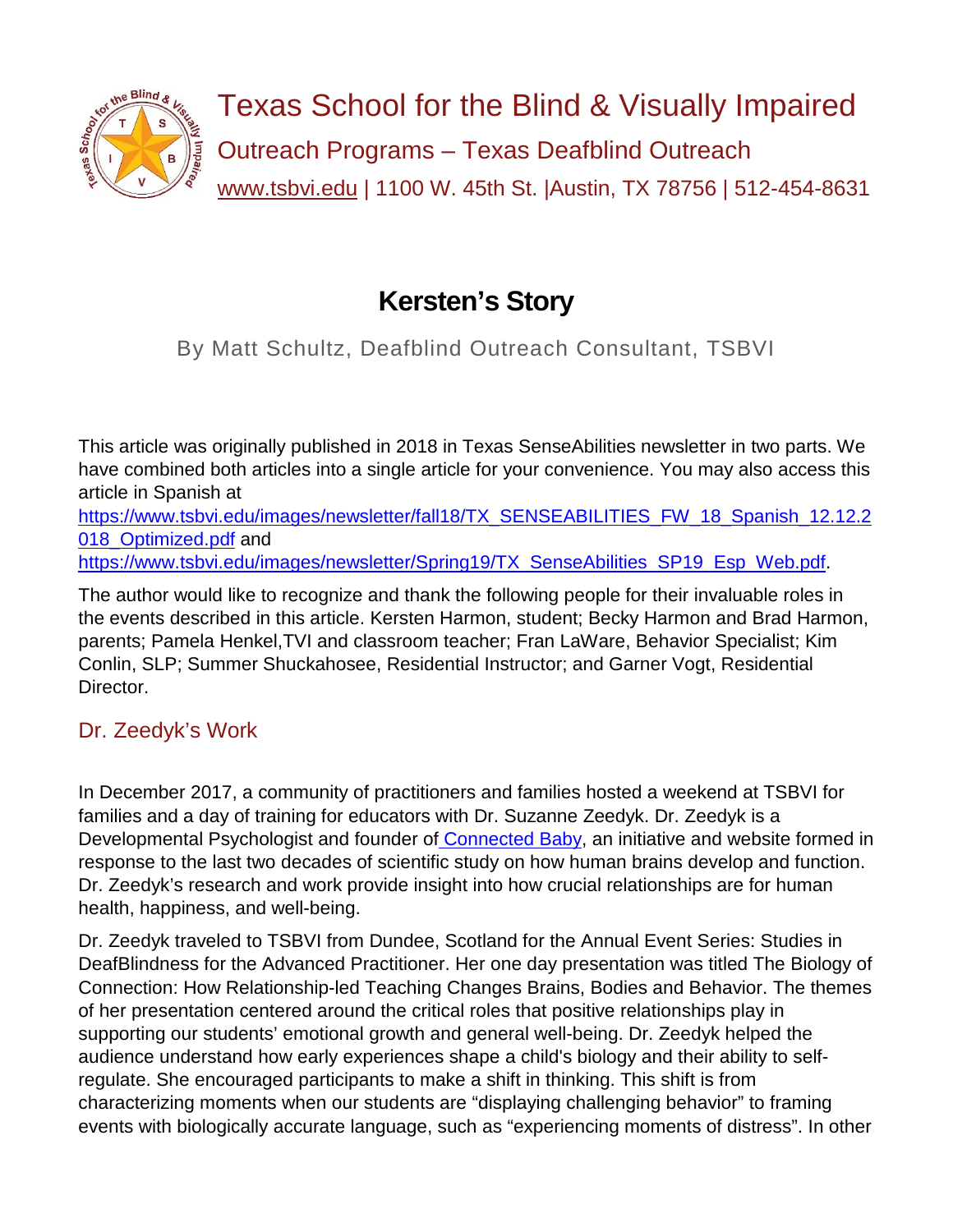words, the focus moves to the perspective of the student, who is having a rough time (the cause), instead of the perspective of those who are inconvenienced by the manner in which the student expresses their distress (the symptom).

### How Does This Apply?

Sitting in the audience, I found my thoughts drifting to a former student. Her name was Kersten and when I met her, she was most certainly a person in distress. In fact, the people closest to Kersten, those who loved and adored her, would sometimes describe her in true southern vernacular, as "a hot mess". During a typical school day, Kersten could be observed kicking chairs, throwing calendar boxes and classroom materials across the room, hitting staff members and attempting to pull their hair, head butt them, or bite them. Kersten also engaged in selfinjurious behavior: banging her head on desks and tables, hitting herself in the face, legs and head, and scratching her face and nose, causing bleeding and scarring. Transitions from one classroom to another would often take 45 minutes and require the support of 3 adults to keep Kersten and near-by students safe.

### Changes In Kersten's Behavior

Fast forward several years later. After not working with Kersten for a few years, I stopped by her classroom to say hello. I was astounded to see this young girl who, just a few years prior, was hurting herself and others in ways that not only interfered with learning but demonstrated intense moments of distress. I saw no kicking, no hitting, no throwing or scratching. Kersten was happily going about her classroom routines. She was communicating easily and proficiently with her teachers. She was completing steps within her routines with very little adult support and a noticeable sense of confidence. She was participating in long, in-depth conversations about enjoyable activities that she had done earlier in the week. She discussed details about what she was scheduled to do that day, asking specific questions about who she would be doing them with and where they would occur. She was delighted to talk about an upcoming farmer's market at which she and her classmates would be working. Kersten was also deeply engaged in a discussion about an upcoming doctor's appointment. This topic seemed to be causing a mild amount of stress. She would occasionally halt the conversation by taking her gaze away from her conversation partner, rocking back and forth while placing her hands in front of her face. However, after a brief pause, she was able to work through it. She asked for confirmation about the date of the appointment, whom she would be traveling with, and what specific steps the appointment would entail. She looked like a totally different kid. I turned to her teacher and with raised eyebrows and mouth agape asked, "What happened?" Her response was simple. "Kersten has become a mature young lady". She went from a "hot mess" to a "mature young lady". Wow.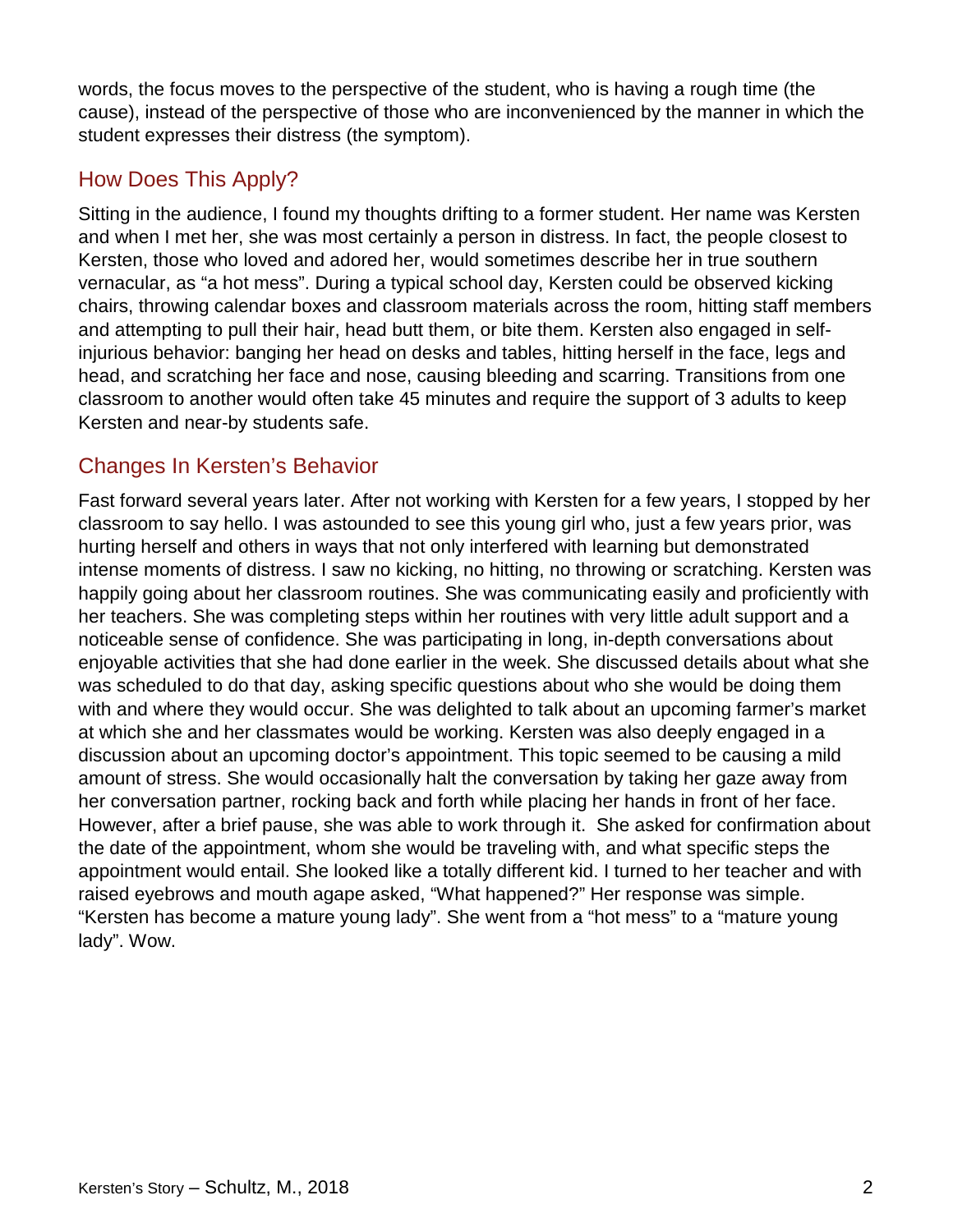

*Figure 1 Kersten, left, enjoys the company of her friend, Becka, during a snack.*

# What Happened to Cause the Change?

This tale of transformation and growth begs an explanation. That explanation is rooted in (1) her team's understanding of the impact of Deafblindness on Kersten's social, emotional and communicative development, and (2) their quest to better understand challenging behavior as an expression of emotional distress. The team's ability to comprehend the value of relationship-based and childled educational programing was crucial to this transformation.

#### Additional Background

I left out a few important details in my introduction of Kersten. When I first met her, she was a new student at TSBVI. TSBVI is a residential school. Kersten had left the community in which she grew up. She was away from her family and friends for the first time in her life. She found herself in a new school, in a strange city surrounded by people she did not know, who could not anticipate her thoughts or immediately provide her with a sense of safety and connection. Unfamiliar surroundings and faces were everywhere. Kersten was legally blind with poor acuities and distance vision as a result of bilateral corneal transplants. The transplants took place at a young age and did not heal well, resulting in corneal scarring and chronic dry eyes. Kersten had a profound sensorineural hearing loss that prevented her from gathering environmental and speech sounds. To expressively communicate, Kersten used a combination of facial expressions, gestures, pictures and sign language.

New environments and unfamiliar people can be a source of stress for any of us. Imagine how stressful these circumstances might have been for a 15-year-old girl with limited vision, hearing and conceptual understanding of the world!

# Trust and Accurate Information

In addition to feeling homesick, Kersten experienced a great deal of stress for another reason. As an individual with Deafblindness, Kersten had difficulty gathering trustworthy and accurate information that was critical in allowing her to feel safe and secure. Any person would want to know when finding himself or herself suddenly in a new place:

- Who are these people?
- Where am I going?
- What is happening around me?
- What do these people want from me?
- How can I make sense of all this?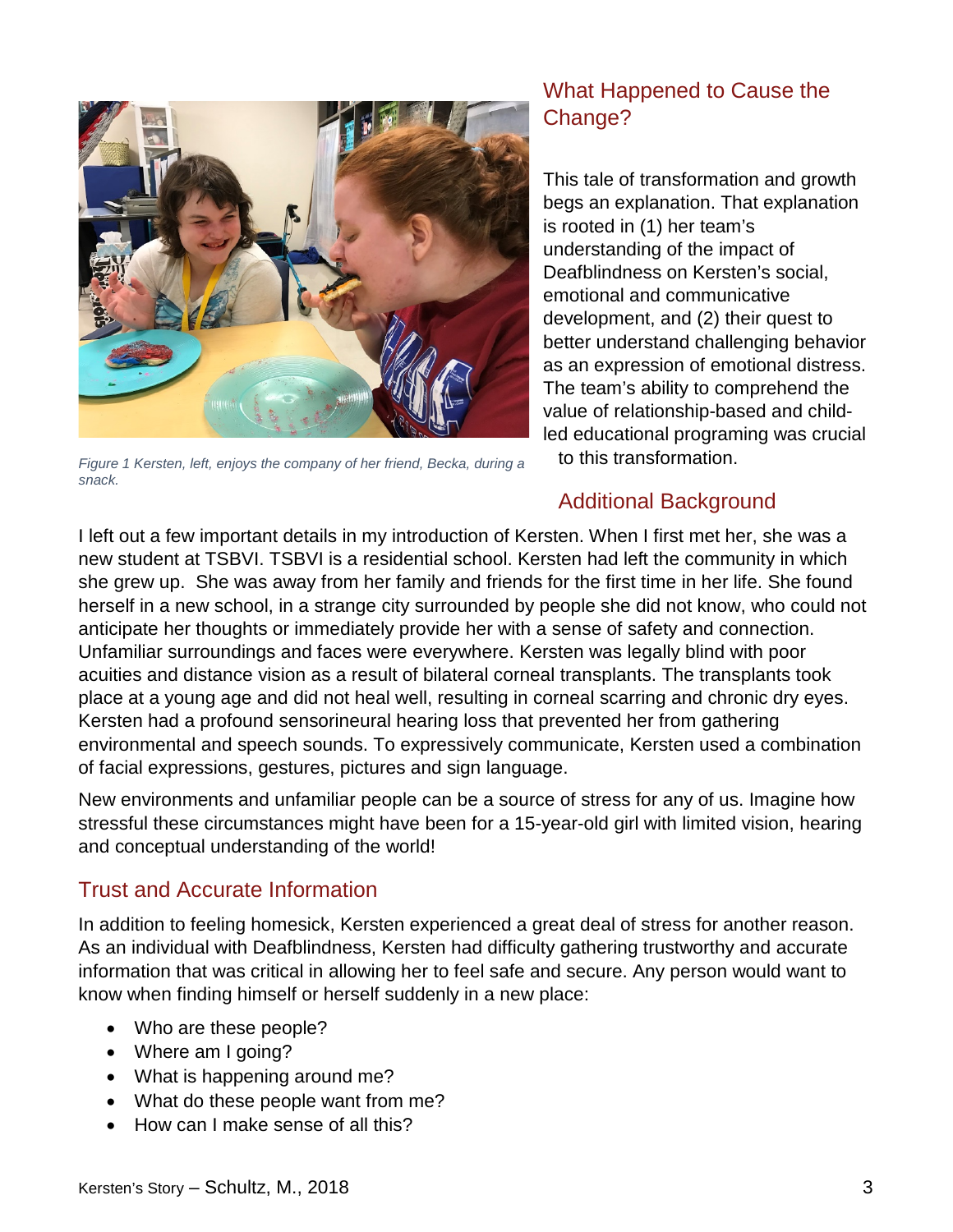• Why am I here?

These are all questions Kersten may have been asking herself. Her ability to gather and receive information that would help answer these questions was compromised by her partial vision, hearing loss, and incomplete conceptual understanding. Without answers to these questions, how could she feel safe? How could she feel connected?

#### Progress

After a few months in her new surroundings, Kersten began to develop positive relationships with her teachers and some of her peers, and to settle into her new routines in the classroom and in her dorm. Within the support provided by her daily calendar, Kersten was able to participate in conversations that allowed her to anticipate activities throughout each day. She learned to use a weekly calendar to have back and forth conversations with trusted adults. During these meaningful conversations, she began to get answers to the questions that were of vital importance to her.

- Do I have to go to the health center today?
- With whom will I be painting my nails?
- On what day?
- When do I get to talk about my experience books?

Kersten was able to take the conversational lead by simply looking at a picture of interest. Her teacher would follow her lead by adding information about the picture and topic of Kersten's choice. Slowly, through these reciprocal and child-led conversations, Kersten's world became more predictable and a little less scary.

#### New Concerns

However, a new and concerning pattern emerged in her interactions with peers. During transitions to classes, Kersten would travel in hallways and sidewalks alongside her schoolmates. On occasion, and seemingly without warning, Kersten would toss her walker aside, lunge toward another student, raise her arms over her head, and attempt to strike the other students.

#### Team Efforts to Observe and Plan

Kersten's team gathered to discuss a plan to better support her, a plan based on understanding the root cause of her distress in relation to this behavior with her peers. They considered the impact of Deafblindness on her ability to connect to the people in her environment. One team member mentioned that Kersten had very few social interactions with peers, that she really only conversed with adults. Another pointed out that when she had observed Kersten in these distressed interactions, she did not seem angry at all. Instead, she seemed excited to have an opportunity to connect with a peer. She recounted that Kersten would smile widely when moving toward the other student and that it wasn't until she was very near that she appeared frustrated and lashed out. The team began to wonder what this could mean. They began to re-evaluate their previous hypothesis: did she intend to hurt her peers, or was this entirely something else?

As the team reviewed documentation of these distressed moments, gathered during a Functional Behavior Analysis, it was revealed that Kersten was having difficulty regulating her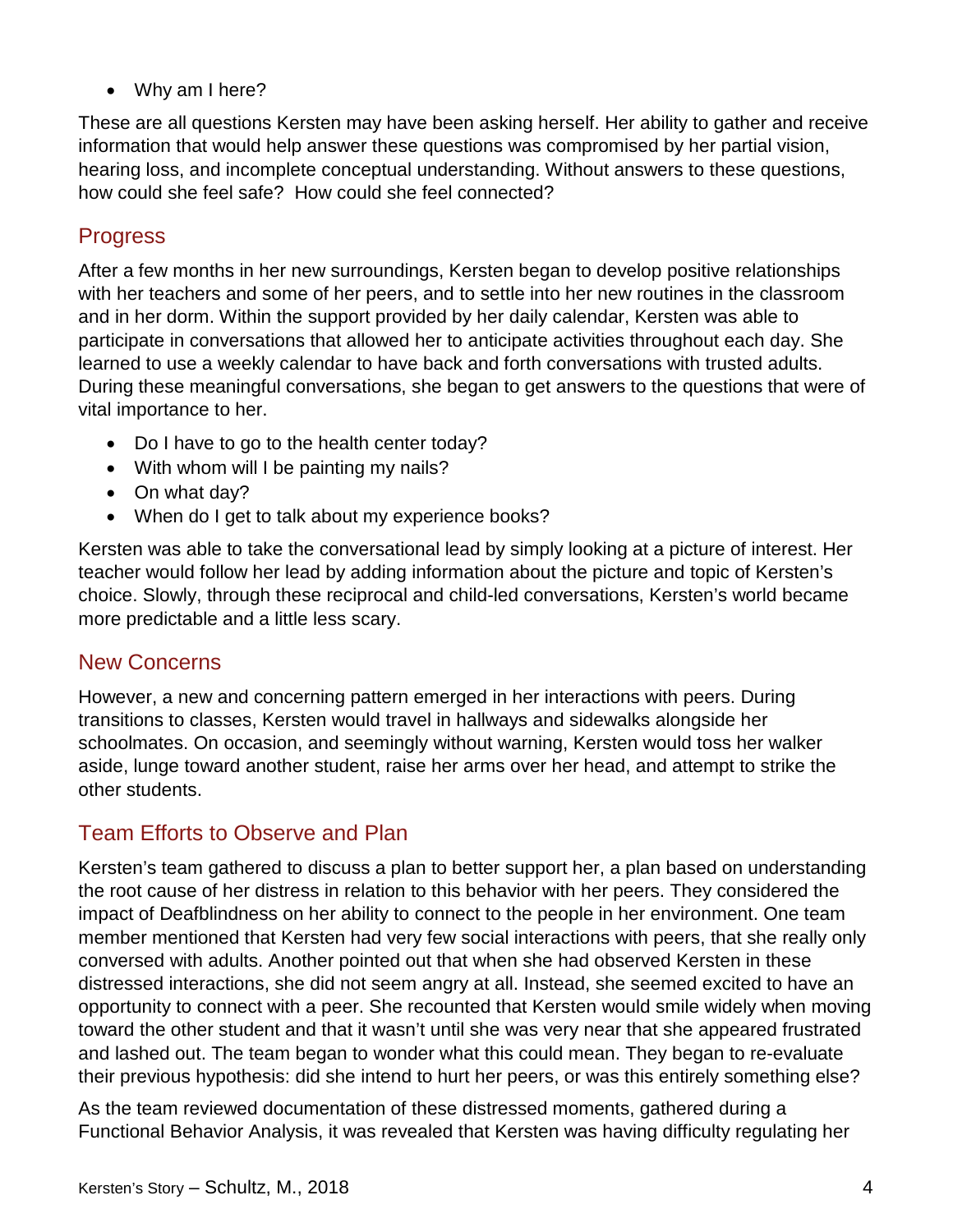emotions when she came into contact with other students using walkers or wheelchairs. Could it be that the true function of her aggressive actions was that she wanted to talk with them about their shared topic of walkers and wheels? That she wanted to say "Hey, I have a walker too. Mine is blue!". Despite her desire to say these things, she found herself unable to do so. Could it be that these feelings of inability and disconnection were the cause of her frustration and aggression?

# A Shift in Perspective

As consensus was built around this root cause of the behavior, her team began to view her not as a child that displayed bad behavior or was unable to follow the rules but instead as a child that was in need of various kinds of help, including:

- Help from her teachers in the form of information and instruction
- Help to experience success in her attempts to make connections with other people, and
- Help to practice and develop the communication skills needed to make friends
- Creating a Behavioral Intervention Plan

Kersten's team made a plan to better support her desire for social connection. They set out to create an instructional routine that would allow her to successfully practice her conversation skills.

Kersten already had a daily living skills routine that involved making breakfast tacos on Friday morning. The team wondered if she would enjoy making a few extra tacos to sell to her peers. They set up a table in her classroom and placed it just inside of the entryway. The table would provide a natural barrier between Kersten and her customers for extra support, "just in case". Kersten's teacher created a script made of three blank index cards with drawings of sign language hand shapes for "Hello", "One dollar, please", and "thank you". The script was designed to help Kersten have a successful interaction even when she felt excited, anxious or unsure.

When the first customer came, Kersten's teacher modeled how to use the script to greet and ask the customer for the correct amount of money. After the money was handed over, the teacher handed the customer a taco before signing "goodbye". When the second customer arrived, it was Kersten's turn to act!

She smiled widely as the customer approached the table. Her teacher directed her attention to the first part of the script by pointing. Kersten closely looked at the sign drawing for "Hello". She began to laugh as she slowly raised her hand in the air to sign "Hello". When the customer signed "hello" back, she let out a shriek of delight. Her eyes lit up as she looked back at her teacher, seemingly in disbelief at what had just occurred.

Her teacher, trying not to act like this was anything out of the ordinary, directed her attention with a little smile to the next card in her conversation script. Kersten's facial expression turned serious as she focused her vision on the card. She brought her gaze back up to the customer and slowly began to sign "One dollar, please". She was hesitant and looked to her teacher for support. Her teacher calmly shook her head up and down, indicating an encouraging "yes". The teacher modeled the sign language and Kersten mimicked the signs. The customer, after receiving some coaching of his own, slowly reached out, offering a dollar bill. The two students looked at each other as their hands met and the dollar bill moved from his hand to hers. Kersten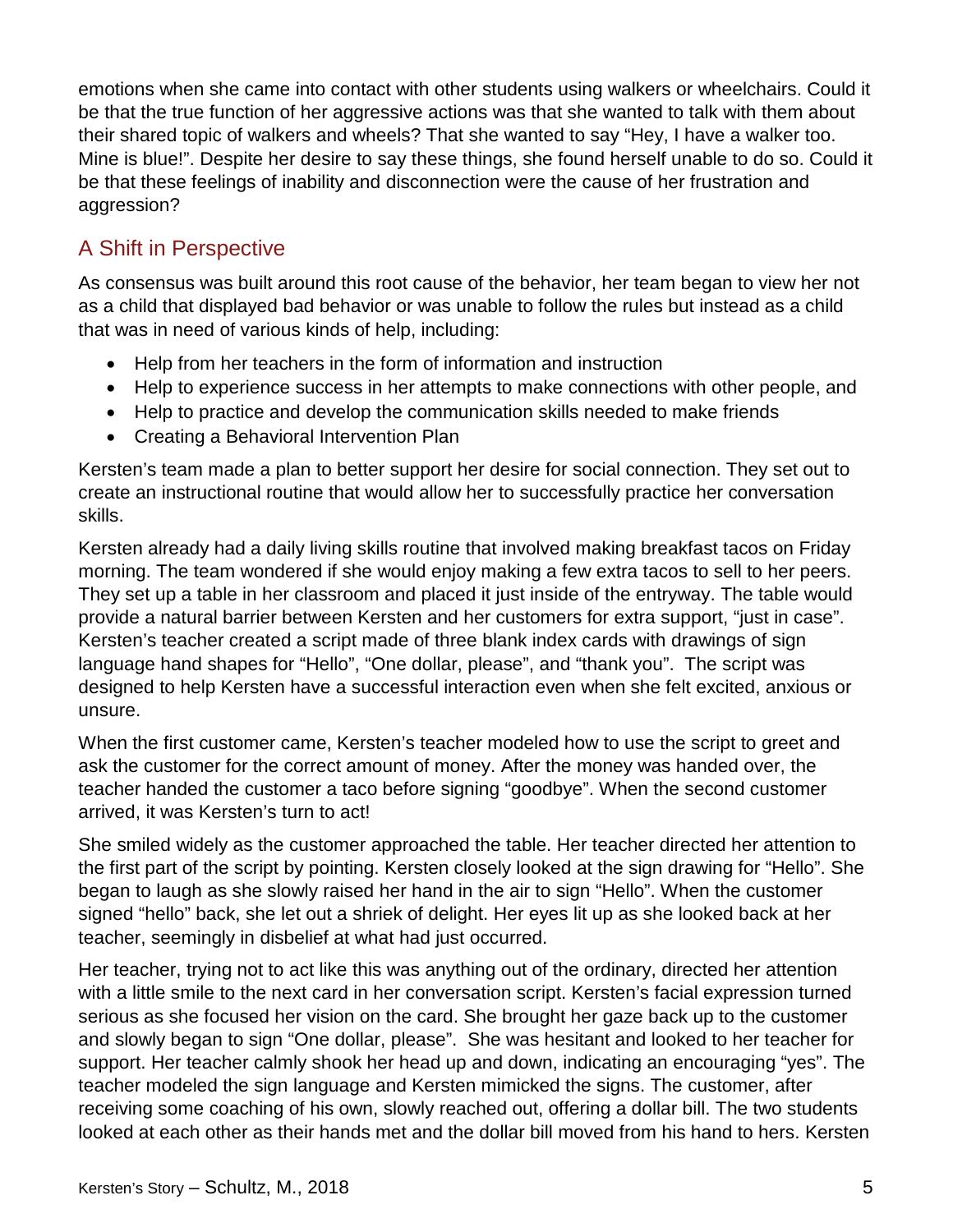placed the dollar in a cash box, grabbed a foil wrapped breakfast taco and handed it to her young customer.

With a look of slight concern, Kersten quickly looked to her teacher for the next step. Her teacher calmly responded by looking at the next card in the script sequence and signed "Thank you". Kersten brought her attention back to her customer and signed "Thank you". As her customer walked away, Kersten looked again at her teacher, the palms of her hands gently resting on her cheeks. Her face lit up in a wide smile and her body began to shake with excitement. For a second time, she let out a loud shriek of joy. Her teacher reflected the excitement back to Kersten with her laugh and smile. Moving closer to Kersten while reaching out her hand, she touched the side of Kersten's arm and moved it quickly back and forth in a rhythm that mimicked the excitement that they both felt over this transformative moment:

The moment when Kersten was able to experience the feeling of success in having a conversation with a friend.

The moment when Kersten was able to regulate the strong emotions she feels in social situations and become flush with pure excitement in the success of learning how to feel connected to the people around her.

#### Impact of Systematic Support

This very moment led to thousands of similar moments when Kersten was able to experience the type of social and emotional growth that many of her peers who are hearing and sighted experience without direct instruction and practice. As a result of that growth, Kersten's moments of distress involving peers in the hallways declined and eventually became a thing of the past. Kersten was provided with opportunities for this growth by a team who took the time to create an individualized program and an Individual Education Plan that considered the impact deafblindness has on a person's social, emotional and communicative development.

The team considered the possibility that her actions were not those of a misbehaving child but instead the actions of a child experiencing deep distress, that she was not a child giving them trouble, but a child having trouble. Their ability to focus their time and attention on a relationshipbased and child-led educational program created an environment where Kersten was able to experience regular and consistent feelings of success, independence and connectedness - joy, the essence of a happy life. These are feelings that each and every young girl must feel to become that "mature, young lady" that her teacher described.

#### Theory of Self-Determination

Kersten's transformative experience occurred as a result of a relationship-based and child-led program. This was a program that viewed the student simply as a young person experiencing a great deal of emotional distress, distress felt as a result of the impact that deafblindness may have on a person's ability to feel successful, independent, and connected, all of which are important components of well-being. Healthy and happy growth and development that occurs as a result of the fulfillment of these feelings can be more deeply understood by looking at the Theory of Self-Determination developed by Richard Ryan and Edward L. Deci at the University of Rochester. Over the course of 30 years of research, Ryan and Deci have developed a theory of human motivation, personality development, and well-being. Their theory focuses on volitional or self-determined behavior and the social and cultural conditions that promote it. Ryan and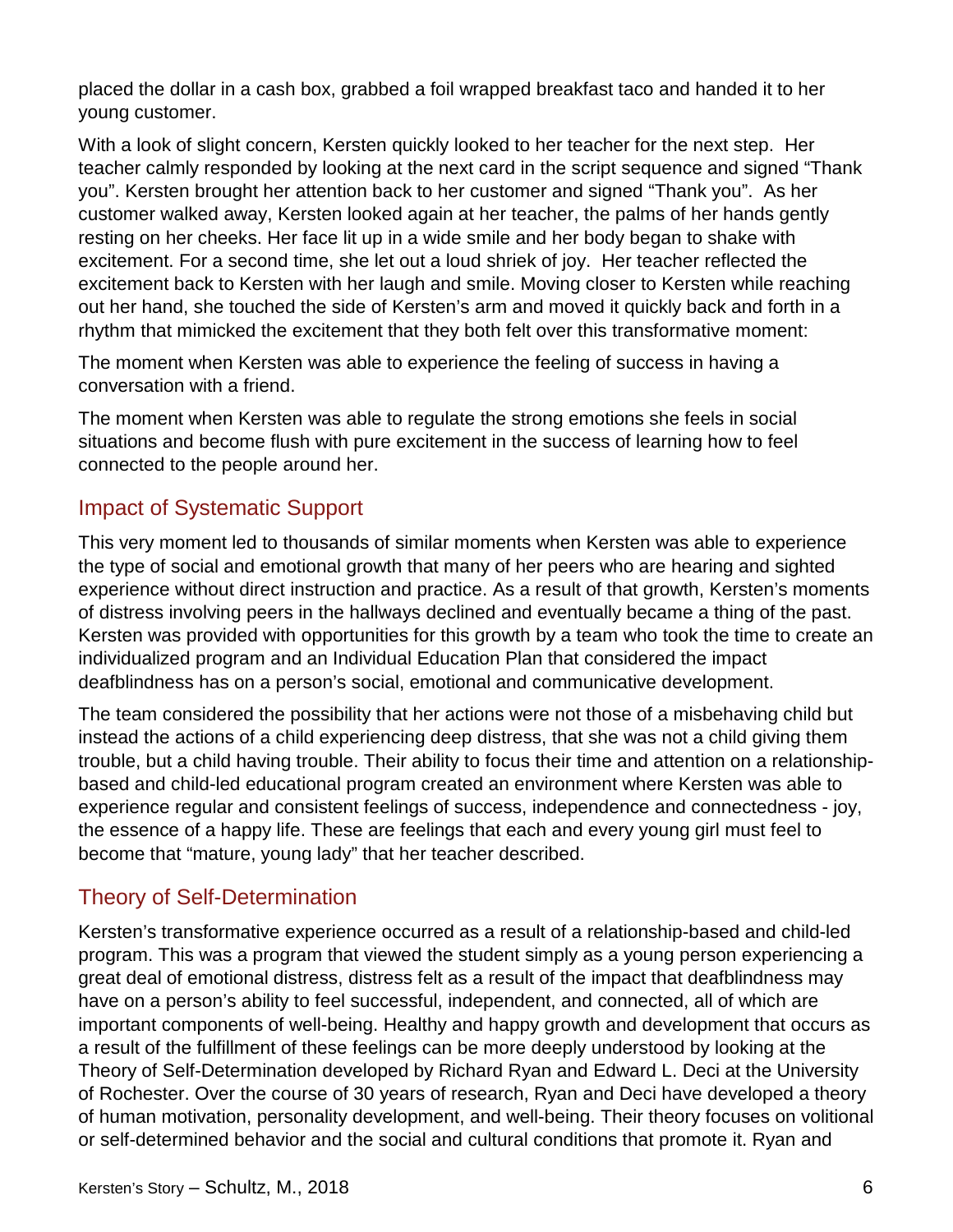Deci's work states that healthy human functioning (regardless of where the individual is in their development) has a set of three innate psychological needs. Meeting these needs allows for optimal function and growth. These three needs are:

- 1. Competence the need to control outcomes in the environment and experience mastery. The need to feel successful.
- 2. Autonomy the need to be causal agents of one's own life and act in harmony with one's integrated self. The need to feel independent.
- 3. Relatedness the universal want to interact, be connected to, and experience caring for others. The need to feel connected.

When people experience feelings of connectedness, independence, and success, they feel safe and secure. They feel calm and they feel able. Their bodies and brains are open to the type of adventure, exploration, and inquiry that are foundational parts of all learning.

Kersten's instructional program reflected her team's desire to support her development in the three areas that Deci and Ryan describe as essential. They recognized the difficulty she was having in regulating her emotions and viewed her dysregulated feelings as clear signs that she was in distress. They saw her for what she was - a young lady struggling to feel successful, independent and connected. Let's take a closer look at how this was accomplished and how it was captured in her IEP.

### Fostering Feelings of Competence/Success

Fostering feelings of success for our students is essential in helping them build resiliency. A resilient person has an inner belief that they can do well, that they can experience stress and overcome it. This ever-important inner belief is formed from a collection of experiences that end well. It is formed slowly, over time, with opportunities to practice building skills and concepts with a level of support that ensures the task is completed and success is felt. An inner voice of resilience is formed when a person experiences moments of joy and pride in their accomplishments, no matter how big or small they may be. Each of these moments provides an opportunity for emotional regulation. States of distress, however, interrupt this biological process.

Kersten's team made a plan to be proactive in addressing Kersten's distress. They were able to recognize that focusing their attention on "extinguishing unwanted behavior" was not going to fulfill her need. Kersten needed to feel able. By helping her feel able, they sensed that her moments of distress would decrease, her moments of joy would increase, and that her inner resilience would begin to strengthen. Environments, activities, and people were all carefully considered in planning a successful school day for her. They focused on what Kersten would need in order to feel well instead of focusing on undesired behaviors. If she began to have difficulty during an activity, support would be provided to complete the routine while ensuring that Kersten did so with a feeling of success, even if she wasn't able to be as independent or focused as she may have been previously. They knew that by reducing demands and increasing support, they could help Kersten complete the planned activity. By ensuring Kersten had an opportunity to learn, build her skills, and maintain feelings of success, the team was fostering her resilience. They were helping her develop an inner voice that said, "I can do this".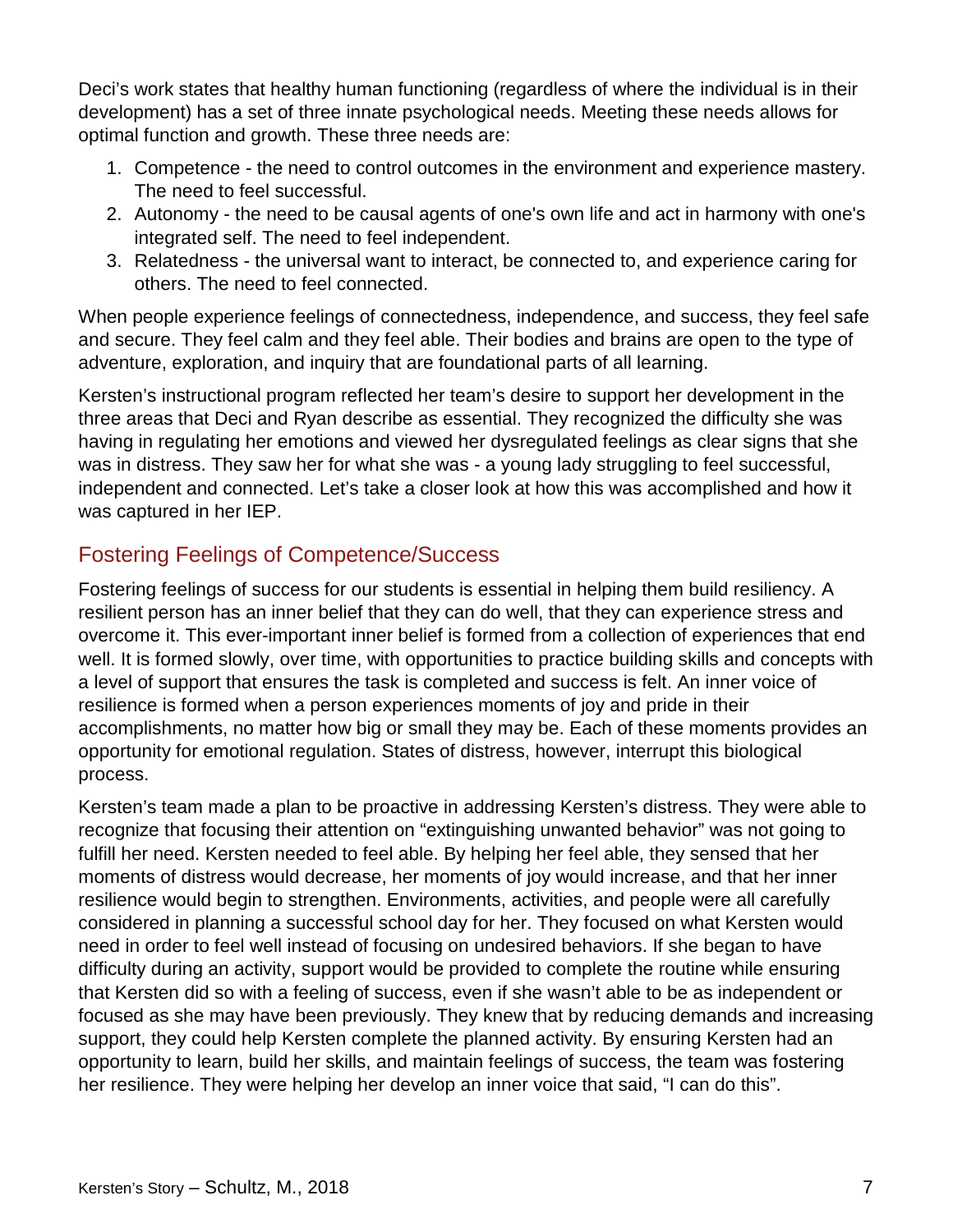The following strategies have been taken from Kersten's Behavior Intervention Plan (BIP). They were designed to help her feel successful and to decrease her time spent in distress:

- Use a daily calendar and a two-week calendar with photographs and pictures to give Kersten important information about her schedule (daily schedule, choice time, weekly activities).
- Return to the calendar between each activity to "finish" previous activities and discuss what's next, whenever possible. If unable to return to the calendar, carry pictures with you to allow discussion of each activity so Kersten is sure of her next destination and has accurate information about whom she will be working with.
- Plan activities that Kersten finds interesting and enjoyable. When Kersten is engaged in tasks she finds meaningful, she is less likely to feel distressed. Activities such as work, cooking, music, art, and PE have rarely caused Kersten distress.
- Create time in her school day for long and reciprocal conversations during calendar time. Begin each day with a calendar conversation and return to her calendar for extended conversations throughout the day. These conversations will allow Kersten to gather important information about her day, process it and ask questions. The repetition gives her continued reassurance about what is going to happen around her. The predictability helps her feel calm.
- Build a high level of structure into new routines. Expectations about her role are very important and need to be thoroughly planned ahead of time. Materials should be set up and in place before starting any activity. Her level of independence will be low initially but will grow over time.
- Develop consistent routines for each activity so that Kersten can anticipate what's happening and better regulate her emotions. Each routine should have a clear beginning and ending, and it is often best to represent each step with a picture or photo. For example, when Kersten makes tacos, the first step is always to grate the cheese, and the last step is always to wash the dishes and place them in the drying rack. All of the steps in between are in the same order each time she participates in the activity. When Kersten has occupational therapy (OT), she does the same sequence of activities each time: 1.) Spin in the egg chair 2.) Spin on the spin board 3.) Rock on the rocker board 4.) Roller skate 5.) Swing. Each activity is represented by a photograph. Conversation time is set aside to discuss her routine before it occurs, while it is occurring, and afterward. Novelty and changes to the routine can be added (once the routine is established) by showing the changes to Kersten using pictures, drawings, and simple sign language.
- Ensure that Kersten has access to preferred materials for her bus ride such as signing flashcards, DVDs to look at, and photo books of her family and friends. The bus ride to and from school is an emotional time for Kersten; these materials support her safe travel.
- Teach Kersten a way to mark time such as setting a timer for herself during activities that do not have a clear beginning or ending, such as computer time or playing video games.
- Monitor materials and objects in Kersten's environment as she may throw them when upset or excited. Supervise her closely in group activities and mealtimes. Clear away unnecessary objects or clutter.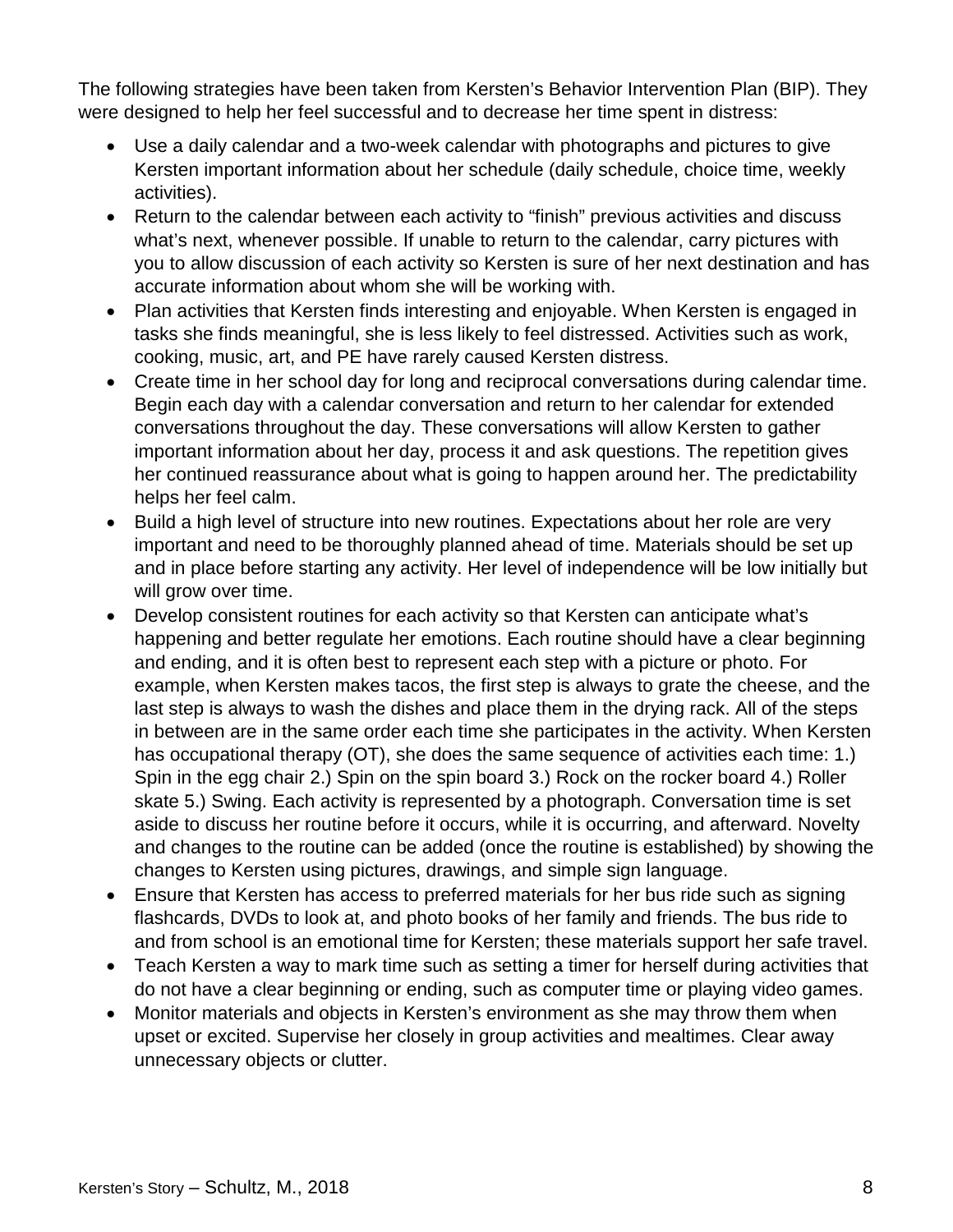- Provide clear information about "where", "what" and "who" before asking Kersten to transition from one activity to the next. Set aside time for this discussion and support the conversation with pictures. Allow opportunities for Kersten to ask repeated questions about her upcoming events. Allow time for her to process this information before the transition begins.
- Attach a photograph or drawing on her walker with Velcro strips to give her information about her next activity. This has been an effective way to redirect Kersten when traveling with her walker, especially when Kersten is having a difficult time. Although Kersten can understand many signs, she has difficulty following signed instruction while walking or when upset.
- Communicate with other staff and students about how they can have successful interactions with Kersten. Let them know what is appropriate based on Kersten's emotional state. For example, you could ask them to wave or say "hi", look at a picture with her, or when Kersten is excited, upset or simply overstimulated, ask them to step back or give Kersten more space.
- Use body positioning when necessary to prevent her from lunging or pushing her walker into other students or staff when traveling (stay between Kersten's walker and others). Redirect her attention to a picture of her destination.
- Keep a calm and easy demeanor when providing Kersten the support and guidance she needs to feel successful. We are her models for emotional regulation. She will learn to regulate herself by seeing us do so.
- Provide direct instruction in calming strategies such as deep breathing or yoga. If Kersten appears anxious or upset, invite her to sit down at her calendar station. Sit directly across from her. Take ten deep breaths while counting. Kersten will imitate you. After 10 breaths, sign "calm".

#### Fostering Feelings of Autonomy/Independence

Agency, referred to in this article thus far as feeling "able", is the ability of an individual to act independently and make meaningful choices, and also to have a say in what is happening to them and around them. Many of our students may be at risk for feeling a lack of agency when they need a lot of support to complete everyday tasks like dressing, bathing, and eating. When feelings of agency and independence are at risk, teams need to be creative and think carefully about what tasks or responsibilities their students may be most interested in learning. Starting with a list of their interests, compiled by the people that know them best, is essential.

A child-led approach helped Kersten spend time doing things in which she was interested, and this motivated her to actively engage in them. When her interests were honored and infused into her school day, she felt like a partner in her education. Kersten's team gave her regular opportunities to make informed choices about how she would spend her recreation and leisure time, what she would eat in the cafeteria, what classmates she would engage in conversations with, and whom she would partner with during activities. When Kersten was motivated and the activities were set up so that she could be successful, she was able to complete tasks with a higher level of independence. From regular feelings of success came a growing sense of resiliency, agency, and independence. Kersten began to see herself as someone who could make successful choices and decisions that contributed to her sense of well-being. The following IEP goals were created to support these feelings of independence: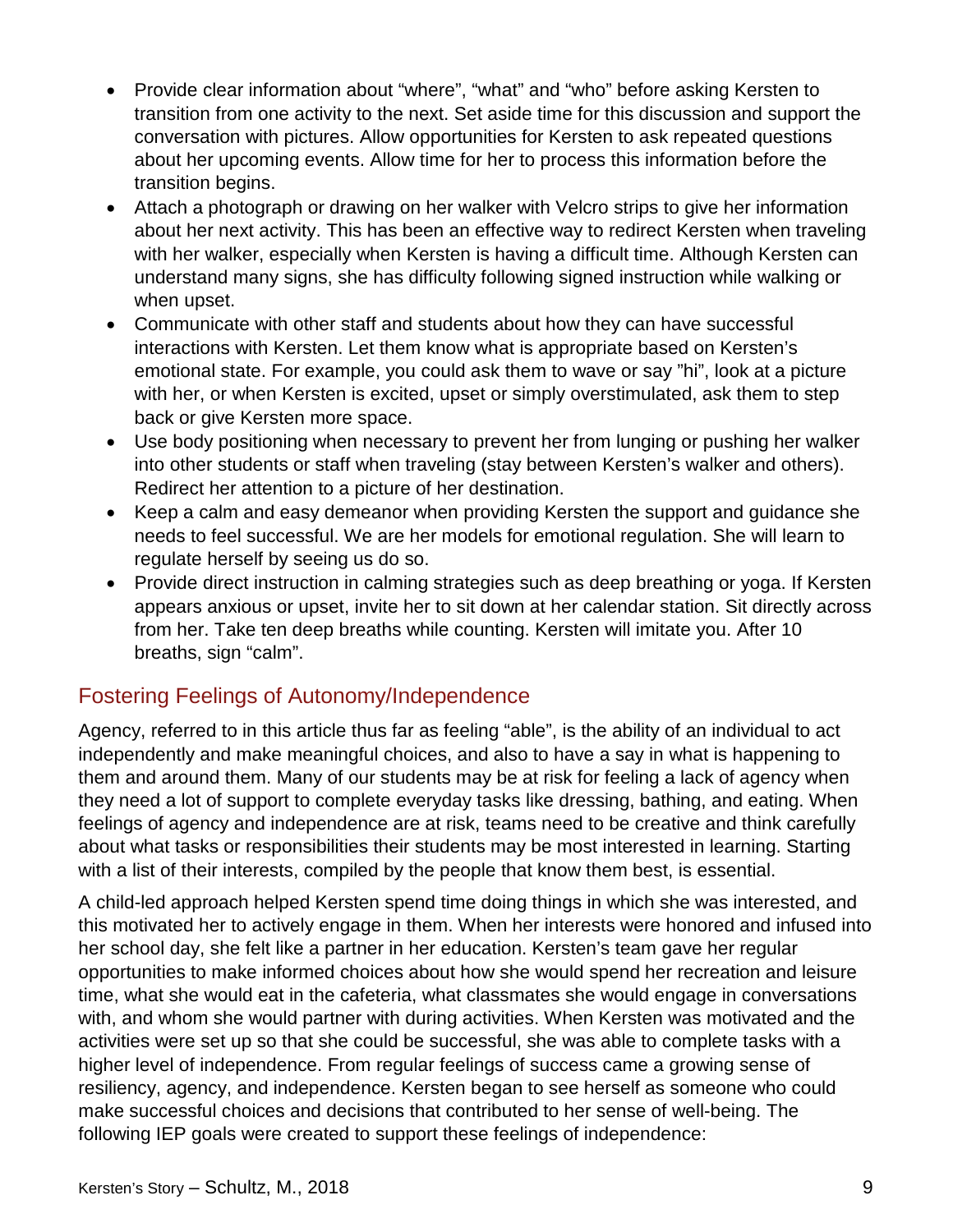- In 36 instructional weeks, given two picture symbols placed on a choice board, Kersten will select a preferred recreation and leisure activity by pulling the picture off the choice board and placing it onto her daily calendar, in 3 out of 4 opportunities.
- In 36 instructional weeks, given a picture sequence, Kersten will increase her independence by completing a work sequence without prompts in 3 out of 4 opportunities (Kersten's work or vocational routines were selected from a list of interests that her school team and family worked together to create).
- In 36 instructional weeks, with picture symbols and staff encouragement from a trusted, familiar adult, Kersten will increase independence in two daily living skill activities by reducing adult prompts by 50%, in 5 out of 5 trials.
- In 36 instructional weeks, Kersten will demonstrate an understanding of new time concepts such as the names and sequence of the months of the year and holidays by signing, scheduling events, and initiating conversations using sign language and picture symbols, 100% of the time.
- In 36 instructional weeks, with the support of a trusted and familiar adult, Kersten will initiate conversations at her daily calendar on topics that are important to her by pointing to pictures, signing and/or requesting staff to draw the topic, 4 times per day.

#### Fostering Feelings of Relatedness/Connectedness

People tend to feel connected to the people around them, their friends, family and co-workers, when they are engaged in great conversations and when they work together to create shared experiences with a shared purpose.

#### **Calendar Conversations**

Kersten began each school day with a 30-45 minute conversation about her day. It included what she would be doing, where she would do it, and with whom she would be doing it. These were important things that she wanted and needed to know. Kersten decided on the order of topics to be discussed and led the discussion by using sign language or simply pointing to pictures of topics she was eager to discuss. Her picture symbols were stored in a binder that would sit on the lap of her conversation partner, giving Kersten easy access to them during the conversation. It was only after these discussions had transpired that her teacher would ask her to help move the picture symbols onto her daily sequence strip and discuss the order in which her day's activities would occur.

Kersten also discussed highlighted events that were scheduled on her weekly calendar; the team ensured that all of her conversations could last until her curiosity was exhausted. Conversations were supported by picture symbols paired with print and sign language. A set of blank 3x5 cards and markers were stored close by to expand the conversation with drawings if needed. Her teacher would start the drawing but look for opportunities for Kersten to participate by coloring something in or tracing a dotted word representation. Eventually, Kersten engaged in long conversations about important events that were represented with pictures and print on a monthly calendar. By infusing Kersten's interests into her school day, these conversations were motivating. By giving Kersten the space and time to initiate preferred and important topics, the conversations were student-led. Because her conversations included opportunities for each partner to "talk" and "listen", they were balanced and enjoyable.

Kersten's Story – Schultz, M., 2018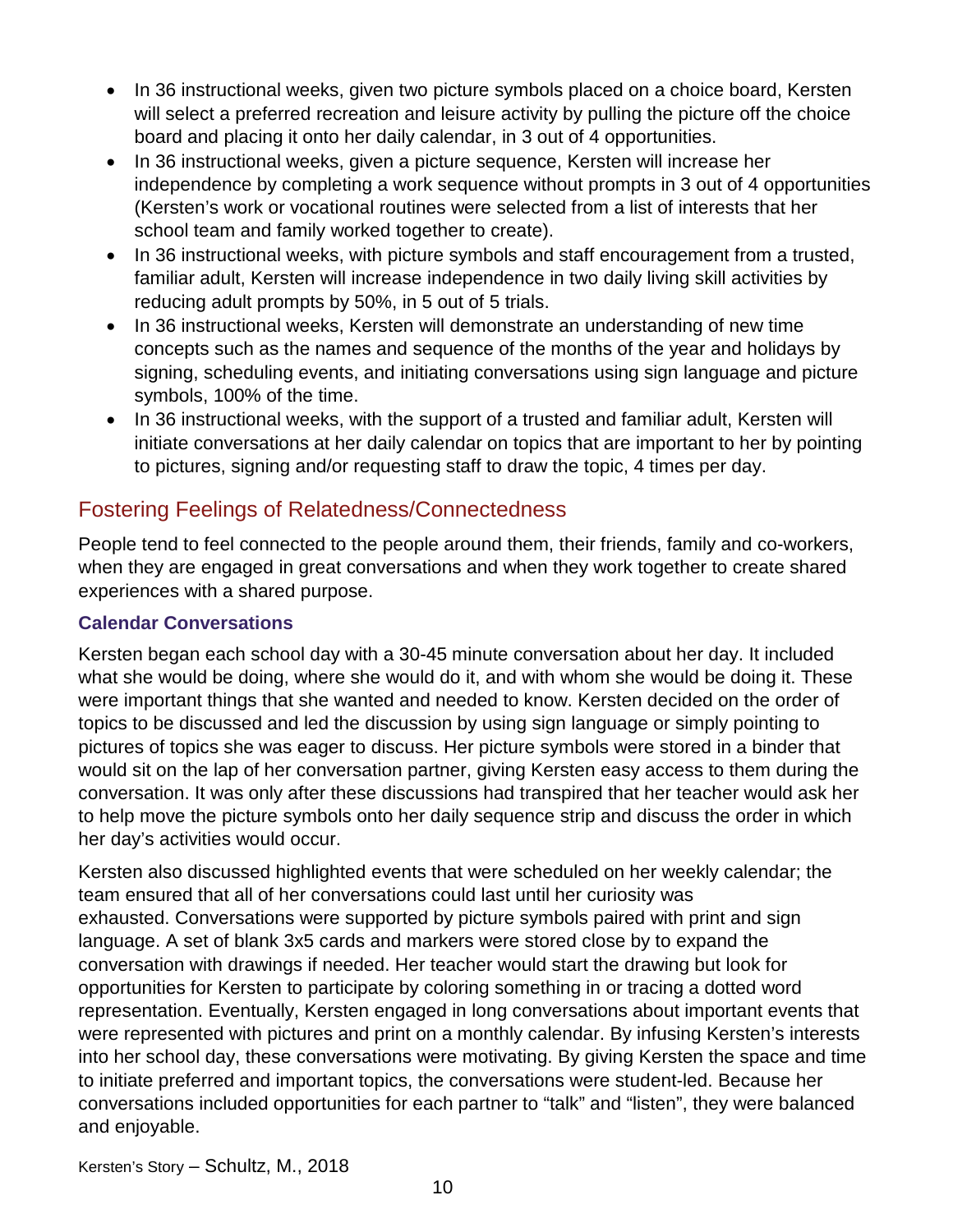#### **Connection to Peers**

Kersten's team also looked for ways to increase her sense of connectedness to her classmates and peers. She loved to make things. Over the years, she made a variety of items that were sold at a monthly Farmer's Market on campus. Pickles, screen printed shopping bags, smores, and cookies were among her favorite items to make and sell. Kersten, alongside her classmates, spent hours each month making these items. Then, one time a month, they would transport the items to an area where tables were set up to create an outdoor market. Other classes assembled to sell their wares as well. Sitting together, Kersten and her classmates sold their items to interested customers made up of school staff and peers. Support was provided to ensure the customer interactions were successful. Kersten and her classmates became part of a community of artists, artisans, chefs, and bakers. They were "makers", and what they made had value to others. These experiences at the market were powerful for how Kersten saw herself. She was a valued member of this community with important roles and responsibilities that were recognized by her peers and teachers.



*Figure 2 Kersten awaits customers at a monthly market, ready to ask them if they would like pickles or pickled carrots.*

When Kersten expressed interest in a new student who also happened to use a walker, her teacher saw this as an opportunity to support her feelings of connectedness and made a plan to help Kersten make a friend. Walkers were not the only thing the two girls had in common. They both loved butterflies. A time in both girls' schedules was created for them to get together on a weekly basis to make greeting cards. The cards were decorated with designs of the girls' choosing. More often than not, butterflies were the focus of the design pattern. Together, they would sit and sell their cards at the monthly market. Slowly, over time, through these shared experiences over a shared interest, Kersten made one of the strongest connections a person can feel, a special friendship.

The following IEP Goals were developed by Kersten's team to support her feeling of connectedness to her teachers and classmates and to the broader school

#### community:

- In 36 instructional weeks, given a script (pictures), Kersten will improve her social skills by taking at least two turns using sign language with less familiar people in 3 of 5 trials.
- In 36 instructional weeks, Kersten will improve her communication skills by using expressive sign language to report on past events and request objects, actions and information during functional routines in 3 out of 5 opportunities.
- In 36 instructional weeks, with picture symbol support and using role-play activities as practice time, Kersten will greet preferred peers with a wave, handshake, or high-five in 3 out of 5 trials.